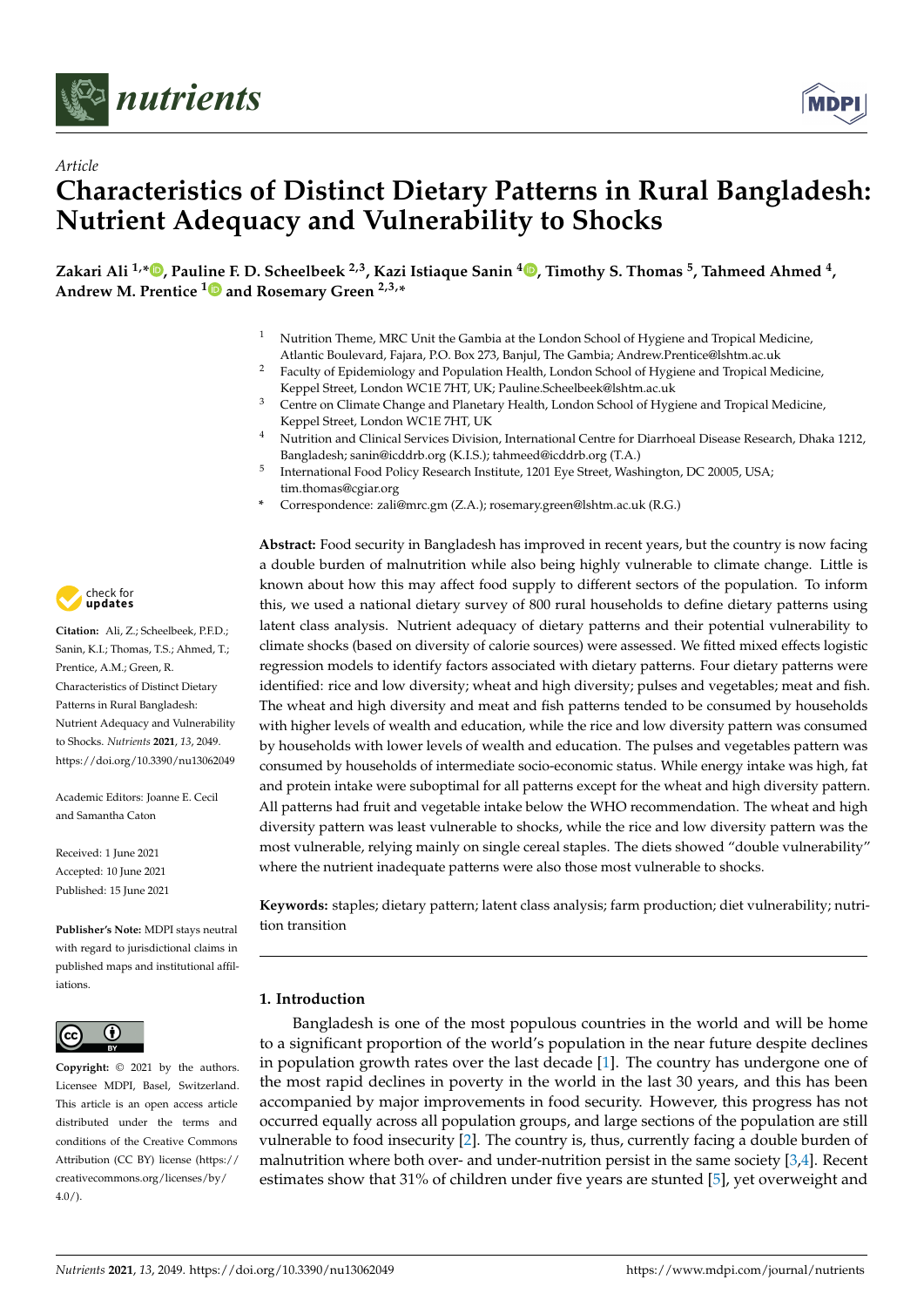obesity prevalence is above 18% in adults and has tripled in adolescents between the years 2000 and 2016 [\[6\]](#page-11-5).

Given the diversity of diets and nutritional health within the country, the requirements and needs for nutritional improvement vary greatly [\[7\]](#page-11-6). Thirteen per cent of the population have insufficient habitual food consumption, and 32% experience moderate or severe food insecurity [\[8\]](#page-11-7). In addition, Bangladesh is classified as being highly vulnerable to climate change [\[9\]](#page-11-8) and has widespread subsistence agriculture [\[10\]](#page-11-9), which adds further pressure to food production, supply and food prices. Due to the substantial inequalities in access to an adequate and diverse supply of foods, some diets may be more vulnerable than others to shocks such as price fluctuations induced by climate change, disease outbreaks or other events.

In order to take evidence-based decisions aiming at improving nutritional health and resilience to shocks at the sub-national level, it is important to identify hotspots of poor nutrition (both over and under-nutrition) and study the exact composition and socio-economic determinants of such diets. Identification of dietary patterns allows for a broader understanding of population diets than looking at individual foods or nutrients alone [\[11,](#page-11-10)[12\]](#page-11-11). Analysis of single nutrients or foods also fails to account for the fact that people eat meals that include many foods and nutrients that interact in different ways. This makes dietary advice based on these analyses less useful and more difficult to implement. As a result, population-wide dietary pattern analysis has been proposed as an alternative method of assessing the way people eat and its relationship with health [\[13\]](#page-11-12). The identification of dietary patterns over space and time can be a solid first step in identifying what needs there are at sub-national levels, so as to guide key decision makers to develop tailored responses. Patterns can identify which food groups are inadequate or overly abundant in diets and identify priority populations at risk of poor nutrition. This can inform the planning of agriculture and food production to improve diets.

In this analysis, we have determined dietary patterns, identified associated factors and assessed both nutrient adequacy and vulnerability of the diet to potential shocks (based on the diversity of calorie sources) in order to inform appropriate diet shifts towards resilient and nutrient-adequate diets in Bangladesh.

## **2. Materials and Methods**

## *2.1. Study Design and Participants*

This study is a secondary analysis of cross-sectional data from the Bangladesh Climate Change Adaptation Survey (BCCAS) Round I [\[14\]](#page-11-13). The survey involved 800 farming households, which were selected to be representative of the seven broad agroecological zones of Bangladesh and collected in the same season. It was administered by the International Food Policy Research Institute (IFPRI) and Data Analysis and Technical Assistance Limited (DATA) from December 2010 to February 2011. The database contains data on demographic characteristics, crop and livestock production, food consumption, land tenure, incidence of climatic shocks in the last five years and adaptation options. The present analysis is based on the food consumption, crop and livestock production and household characteristics data.

## *2.2. Food Consumption and Socio-Demographic Data*

Participants reported through interview, the quantities of household consumption of 127 different food items over a 14-day recall period. Women responsible for food preparation and distribution were interviewed on behalf of household members with assistance from other household members. They were asked to estimate the amounts in grams or kilograms of foods household members had consumed over the last 14 days preceding the survey. Total household level intakes of each raw food item in grams were linked with the Bangladesh food composition tables (FCT) [\[15\]](#page-11-14) to determine total energy and amounts of carbohydrate, fat and protein. Subsequent calculations of energy from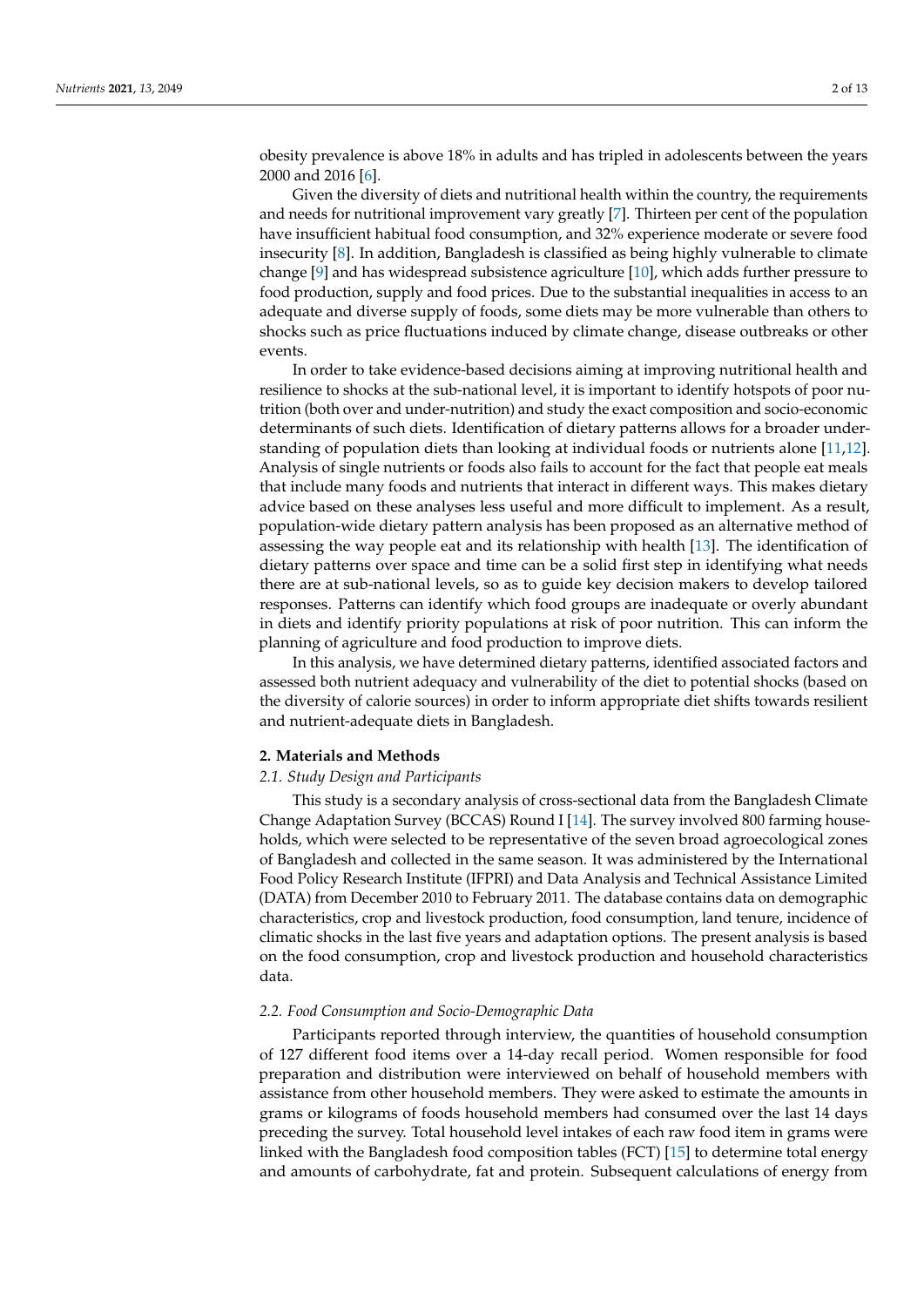carbohydrate, fat and protein were done by multiplying total amounts in grams of each macronutrient by the general Atwater factors: 4, 9 and 4 kcal/g, respectively.

We obtained proxy-individual level daily intakes of energy and macronutrients by dividing daily household intakes by a weighted sum of the household size, which accounted for age and sex differences in energy intake. We used proxy-individual requirements that are relevant to South Asia and previously used by the Indian National Sample Survey [\[16\]](#page-11-15) and recently by Aleksandrowicz et al. [\[17\]](#page-11-16) to convert daily household level intakes into approximate individual intakes. This approach has been demonstrated to be a useful measure, which approximates well the individual intakes from household level data [\[18\]](#page-11-17).

The adequacy of energy intake from macronutrients was calculated following World Health Organization (WHO) guidelines on the appropriate daily range of proportions of energy from macronutrients to total energy intake [\[19\]](#page-12-0). We calculated the proportion of energy each macronutrient contributed to the total daily energy intake and compared it with the WHO guideline. Participants whose proportion of intake of a macronutrient fell within the WHO recommended range for that nutrient were regarded as having adequate energy intake for that nutrient.

Other covariates selected based on previous literature were household size and age, educational level and religion of the head of household. Variables representing characteristics of the head of household were chosen on the basis that they would act as a proxy for general household characteristics. Household wealth status was determined using household possession of 29 durable items in principal component analysis [\[20](#page-12-1)[,21\]](#page-12-2).

Farm or home production diversity was assessed as the total number of types of crops and livestock produced by households over the last 12 months preceding the survey [\[22\]](#page-12-3). We classified farm production diversity into  $\leq$ 5, 6–10 and >10. Grouping of categorical variables was done to ensure a reasonable spread of participants in each category in order to avoid the problem of data sparsity in statistical modelling.

## *2.3. Vulnerability of Dietary Patterns*

The vulnerability of household dietary patterns was assessed based on extent of dependency on major calorie sources of the diets [\[23\]](#page-12-4)—an indication of dietary vulnerability to crop failure or price fluctuations. Vulnerability scores were calculated by determining calorie concentration proportions of staples to total consumption in the diets. Dietary patterns with the highest proportion of calories from single staples were considered to be more vulnerable than those dependent on many major sources of energy.

## *2.4. Statistical Analysis*

Thirty-two food groups were created from the 127 food items based on shared nutritional content. For example, different types of large fish and small fish were combined to form the large and small fish food groups; similarly, different types of green leafy vegetables were combined to form the green leafy vegetables group. Details on the food groupings are provided in the Supplementary Materials (Table S1). Average household level energy intakes were categorized into zero, low, medium and high proportions of total calories by each food group (i.e., zero intake and tertiles of energy from that food group as a proportion of total dietary energy consumption). The categorical variables were used to define separate dietary patterns of the data using finite mixture modelling. All dietary predictor variables were considered to be uncorrelated with one another and were entered into the latent class analysis (LCA) models (see Supplementary Materials). The LCA method of dietary pattern analysis allows membership of dietary patterns to be mutually exclusive, hence each household was assigned to a single dietary pattern based on probability. We described each pattern by looking at the mean consumption of the different food groups by households assigned to that pattern.

The main explanatory variables were wealth status, age, religion, marital status and educational level of the head of household, plus household size and farm production diversity of households. Dietary patterns were the outcomes of interest.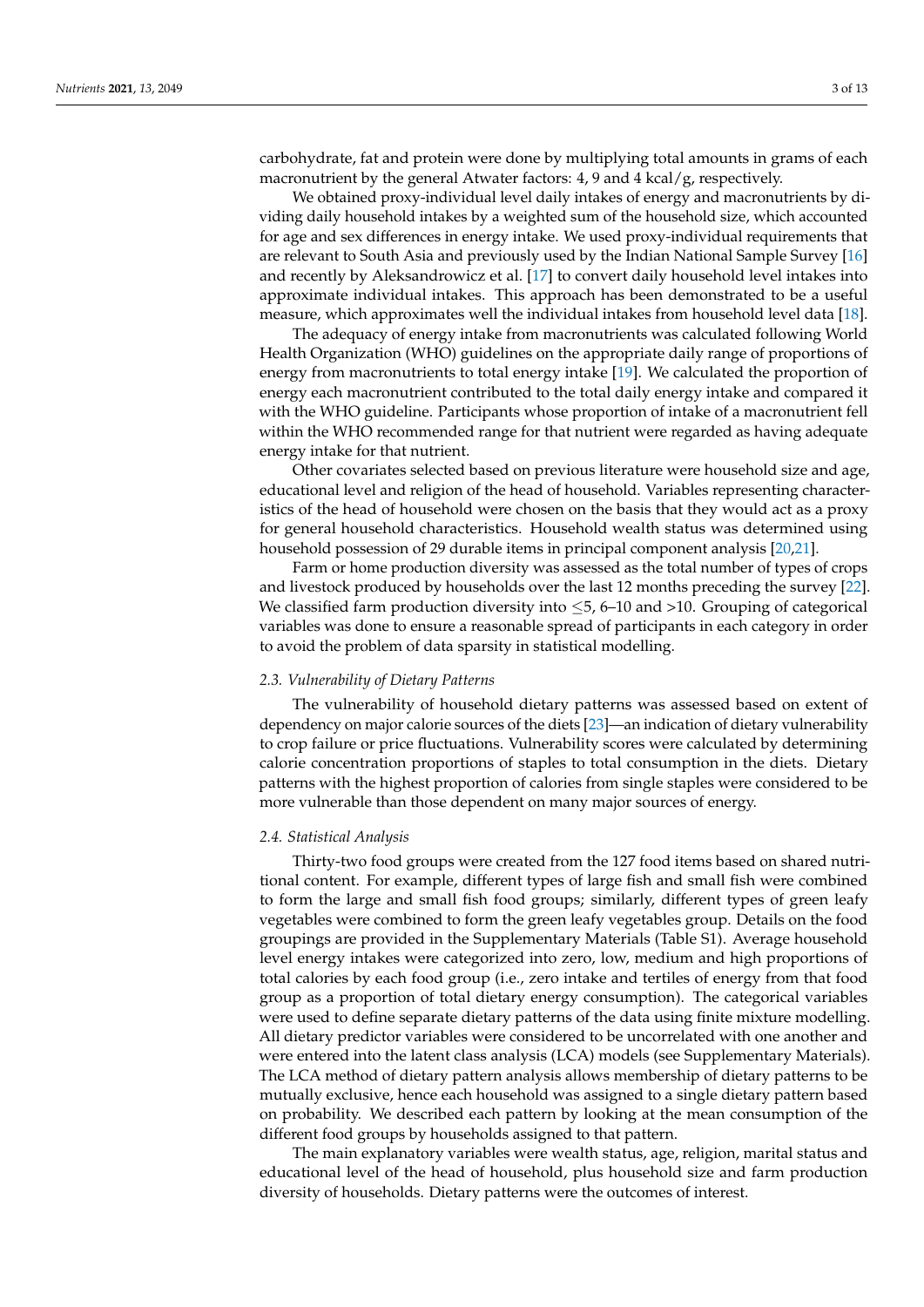Due to likely clustering in the data within both households and districts, we fitted mixed effects logistic regression models to enable us to account for the correlations in dietary intake. Therefore, we specified households nested in districts as random effects and included the explanatory variables as fixed effects utilizing the *melogit* command in Stata. Further details on the modelling strategy, tests for interactions and multicollinearity are provided in the Supplementary Materials (Table S2).

LCA was conducted in Mplus (version 7.5). Descriptive statistics and mixed effects logistic regression modelling were performed using Stata (version 16.1).

## **3. Results**

## *3.1. Dietary Patterns in Bangladesh*

The study sample included 800 households in predominantly rural areas of Bangladesh. The mean age of household heads was  $45 \pm 14$  years who mostly practiced Islam (88.9%), and nearly half (47.6%) had no formal education. The average household size was  $5 \pm 2$ members, and 40% were classified as poor households. Most households across dietary patterns had farm production diversity between six and 10 different crops or livestock (48.5%). All geographical regions of Bangladesh were reasonably equally represented (Table [1\)](#page-3-0).

<span id="page-3-0"></span>

| Characteristic                 | Rice and Low<br>Diversity<br>$n\ (\%)$ | Wheat and High<br>Diversity<br>$n\left(\%\right)$ | Pulses and<br>Vegetables<br>$n\left(\%\right)$ | <b>Meat and Fish</b><br>$n\left(\%\right)$ | <b>Total</b><br>$n\ (\%)$ |
|--------------------------------|----------------------------------------|---------------------------------------------------|------------------------------------------------|--------------------------------------------|---------------------------|
| Total                          | 263 (32.9)                             | 262 (32.8)                                        | 259 (32.4)                                     | 16(2.0)                                    | 800 (100.0)               |
| Age group <sup>a</sup> (years) |                                        |                                                   |                                                |                                            |                           |
| $\leq$ 35                      | 53(20.2)                               | 99 (37.8)                                         | 68 (26.3)                                      | 3(18.8)                                    | 223 (27.9)                |
| $36 - 45$                      | 95 (36.1)                              | 62(23.7)                                          | 64 (24.7)                                      | 4(25.0)                                    | 225(28.1)                 |
| $46 - 55$                      | 55(20.9)                               | 55(21.0)                                          | 65(25.1)                                       | 6(37.5)                                    | 181 (22.6)                |
| $>55$                          | 60(22.8)                               | 46 (17.6)                                         | 62(23.9)                                       | 3(18.8)                                    | 171 (21.4)                |
| Religion <sup>a</sup>          |                                        |                                                   |                                                |                                            |                           |
| Muslim                         | 247 (93.9)                             | 223 (85.1)                                        | 230 (88.8)                                     | 11 (68.8)                                  | 711 (88.9)                |
| Hindu/other                    | 16(6.1)                                | 39 (14.9)                                         | 29 (11.2)                                      | 5(31.3)                                    | 89 (11.1)                 |
| Educational level <sup>a</sup> |                                        |                                                   |                                                |                                            |                           |
| None                           | 156 (59.3)                             | 102 (38.9)                                        | 119 (45.9)                                     | 4(25.0)                                    | 381 (47.6)                |
| Primary school                 | 96 (36.5)                              | 123 (46.9)                                        | 113 (43.7)                                     | 7(43.7)                                    | 339 (42.4)                |
| Secondary/Tertiary             | 11(4.2)                                | 37(14.1)                                          | 27(10.4)                                       | 5(31.3)                                    | 80 (10.0)                 |
| Household size                 |                                        |                                                   |                                                |                                            |                           |
| $1 - 4$                        | 89 (33.8)                              | 159(60.7)                                         | 119 (46.0)                                     | 7(43.8)                                    | 374 (46.8)                |
| $5 - 7$                        | 136 (51.7)                             | 86 (32.8)                                         | 116 (44.8)                                     | 8(50.0)                                    | 346 (43.2)                |
| >7                             | 38 (14.6)                              | 17(6.5)                                           | 24(9.3)                                        | 1(6.3)                                     | 80 (10.0)                 |
| Farm production                |                                        |                                                   |                                                |                                            |                           |
| $\leq 5$                       | 97 (36.9)                              | 72 (27.5)                                         | 86 (33.2)                                      | 3(18.7)                                    | 258 (32.2)                |
| $6 - 10$                       | 125(47.5)                              | 129 (49.2)                                        | 124 (47.9)                                     | 10(62.5)                                   | 388 (48.5)                |
| $>10$                          | 41(15.6)                               | 61(23.3)                                          | 49 (18.9)                                      | 3(18.8)                                    | 154 (19.3)                |
| Household wealth               |                                        |                                                   |                                                |                                            |                           |
| Poor                           | 146 (55.5)                             | 69(26.3)                                          | 101 (39.0)                                     | 4(25.0)                                    | 320 (40.0)                |
| Medium                         | 39 (14.8)                              | 6.1(23.3)                                         | 58 (22.4)                                      | 2(12.5)                                    | 160(20.0)                 |
| Rich                           | 78 (29.7)                              | 132(50.4)                                         | 100(38.6)                                      | 10(62.5)                                   | 320 (40.0)                |
| Region of residence            |                                        |                                                   |                                                |                                            |                           |
| Northern                       | 83 (31.6)                              | 50(19.1)                                          | 59 (22.8)                                      | 8(50.0)                                    | 200(25.0)                 |
| Eastern                        | 100(38.0)                              | 99 (37.8)                                         | 97 (37.4)                                      | 4(25.0)                                    | 300 (37.5)                |
| Central                        | 39(14.8)                               | 50(19.1)                                          | 49 (18.9)                                      | 2(12.5)                                    | 140 (17.5)                |
| Southern                       | 41(15.6)                               | 63(24.0)                                          | 54 (20.8)                                      | 2(12.5)                                    | 160 (20.0)                |

<sup>a</sup> Characteristic of household head.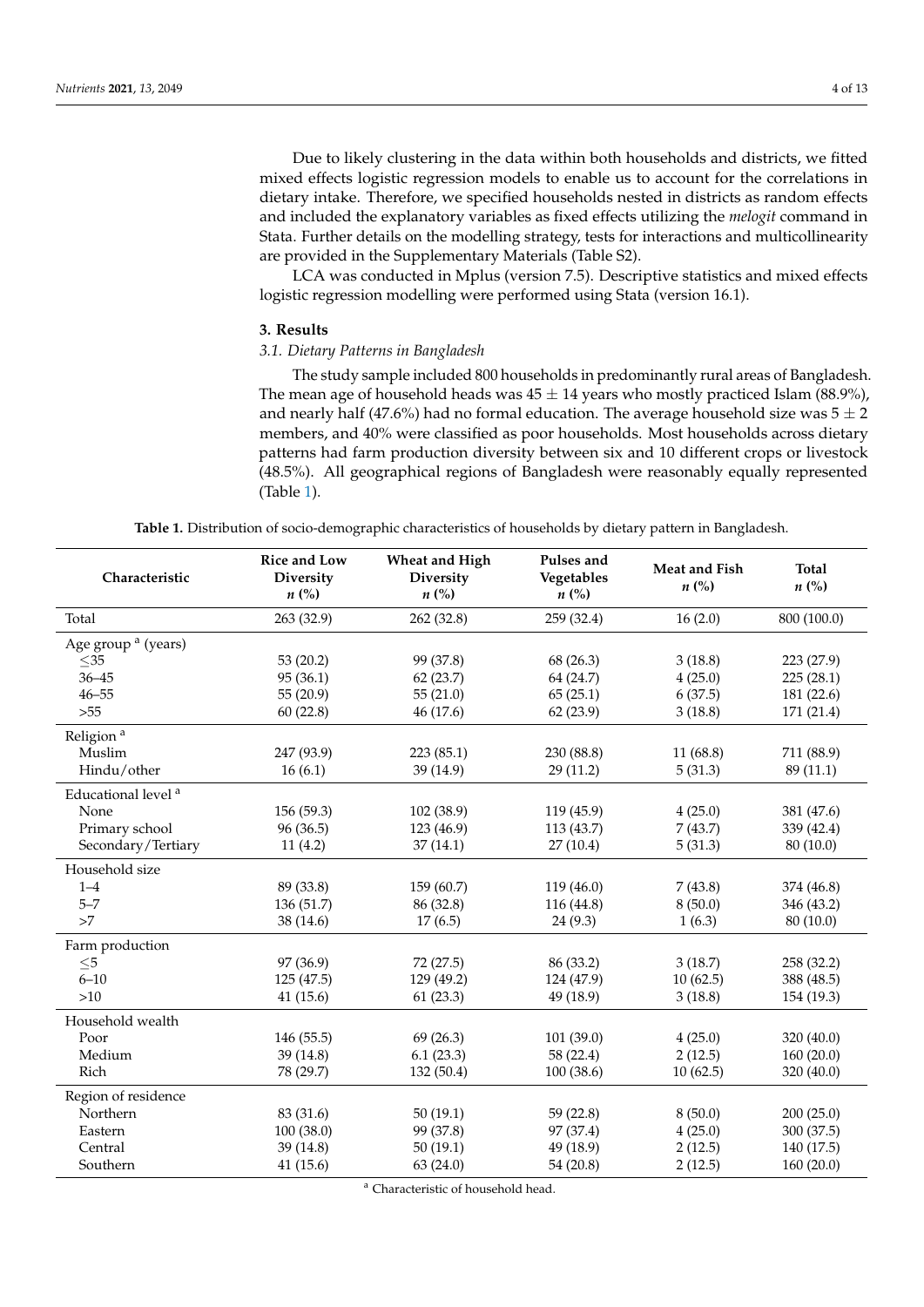Four dietary patterns were identified in the best-fitting latent class analysis model. We named these patterns rice and low diversity (263 households or 33% of the sample); wheat and high diversity (262 households or 33% of the sample); pulses and vegetables (259 households or 32% of the sample); meat and fish (16 households or 2% of the sample), based on the major food groups consumed in each pattern.

## *3.2. Energy and Nutrient Intakes of Dietary Patterns*

There were notable differences in the intake of staple cereals between dietary patterns: all patterns were highly based on rice, but rice consumption was highest among participants who followed the rice and low diversity and the meat and fish pattern, while those who followed the wheat and high diversity pattern consumed around 500 kcal less rice per day, accompanied by a higher consumption of wheat, pulses and oils (Figure [1\)](#page-5-0).

Fruit and vegetable consumption was low in the rice and low diversity pattern at around 100 kcal per day and highest in the wheat and high diversity pattern at around 180 kcal per day. Meat and fish represented a significant amount of daily energy for followers of the meat and fish and the wheat and high diversity patterns but were much more rarely consumed in the other two patterns (Figure [1\)](#page-5-0). Dairy products were hardly ever consumed in all sampled households (Supplementary Table S2). Further details of food groups that describe the patterns are provided in Supplementary Table S3.

The average daily energy intake was 2934 kcal/capita/day. Energy intakes were highest among followers of the wheat and high diversity pattern (3055 kcal/capita/day) and lowest in the rice and low diversity pattern (2813 kcal/capita/day) (Table [2\)](#page-4-0). Average diets across the sample were high in carbohydrates and did not meet WHO recommendations for the proportion of energy from fat or protein (Table [2\)](#page-4-0). However, consumers of the wheat and high diversity pattern did meet these requirements on average, and consumers of the meat and fish pattern just met the recommendation on protein intake. In the rice and low diversity pattern, only 3% of individuals met the requirement on fat intake, and 10% met the requirement on protein intake. Even though participants in the wheat and high diversity pattern had the highest daily fruit and vegetable intake (381 g), this was still below the WHO recommendation of 400 g per day. Only 18.4% of the total sample met the recommendation for fruit and vegetables—lowest in the rice and low diversity pattern (3.4%) and highest in the wheat and high diversity pattern (37.0%) (Table [2\)](#page-4-0). The distribution of proportions of participants meeting the WHO recommendations for carbohydrates, fat, protein and fruit and vegetables by other household characteristics are presented in the Supplementary Materials (Table S4).

**Table 2.** Adequacy of macro-nutrient intake and fruit and vegetable intake by dietary pattern in Bangladesh.

<span id="page-4-0"></span>

|                                         | <b>WHO Recom-</b><br>mendation | <b>Rice and Low</b><br>Diversity<br>$(n = 263)$ | Wheat and<br><b>High Diversity</b><br>$(n = 262)$ | Pulses and<br>Vegetables<br>$(n = 259)$ | Meat and Fish<br>$(n = 16)$ | Total $(n = 800)$   |
|-----------------------------------------|--------------------------------|-------------------------------------------------|---------------------------------------------------|-----------------------------------------|-----------------------------|---------------------|
| Total energy (kcal/capita/day)          |                                | 2812.86                                         | 3054.7                                            | 2918.7                                  | 3225.1                      | 2933.5              |
| mean (95% CI)                           |                                | (27310.8–2893.3)                                | $(2956.6 - 3152.8)$                               | $(2839.1 - 2998.3)$                     | $(2750.9 - 3699.3)$         | $(2883.5 - 2983.5)$ |
| Macro-nutrient (mean % of total energy) |                                |                                                 |                                                   |                                         |                             |                     |
| Carbohydrate                            | $55 - 75$                      | 78.9                                            | 70.6                                              | 76.1                                    | 75.2                        | 75.2                |
| Fat                                     | $15 - 30$                      | 9.1                                             | 16.2                                              | 11.4                                    | 12.5                        | 12.2                |
| Protein                                 | $10 - 15$                      | 9.0                                             | 11.0                                              | 9.7                                     | 10.1                        | 9.9                 |
| Fruit and vegetables (mean in grams)    | 400                            | 218.9                                           | 380.7                                             | 284.4                                   | 248.6                       | 293.7               |
| Met WHO recommendation (%)              |                                |                                                 |                                                   |                                         |                             |                     |
| Carbohydrate                            |                                | 100.0                                           | 97.7                                              | 100.0                                   | 100.0                       | 99.2                |
| Fat                                     |                                | 3.0                                             | 48.1                                              | 8.5                                     | 25.0                        | 20.0                |
| Protein                                 |                                | 10.0                                            | 37.0                                              | 29.0                                    | 37.5                        | 25.4                |
| Fruit and vegetables                    |                                | 3.4                                             | 36.6                                              | 15.4                                    | 12.5                        | 18.4                |

Bolded values indicate inadequacy.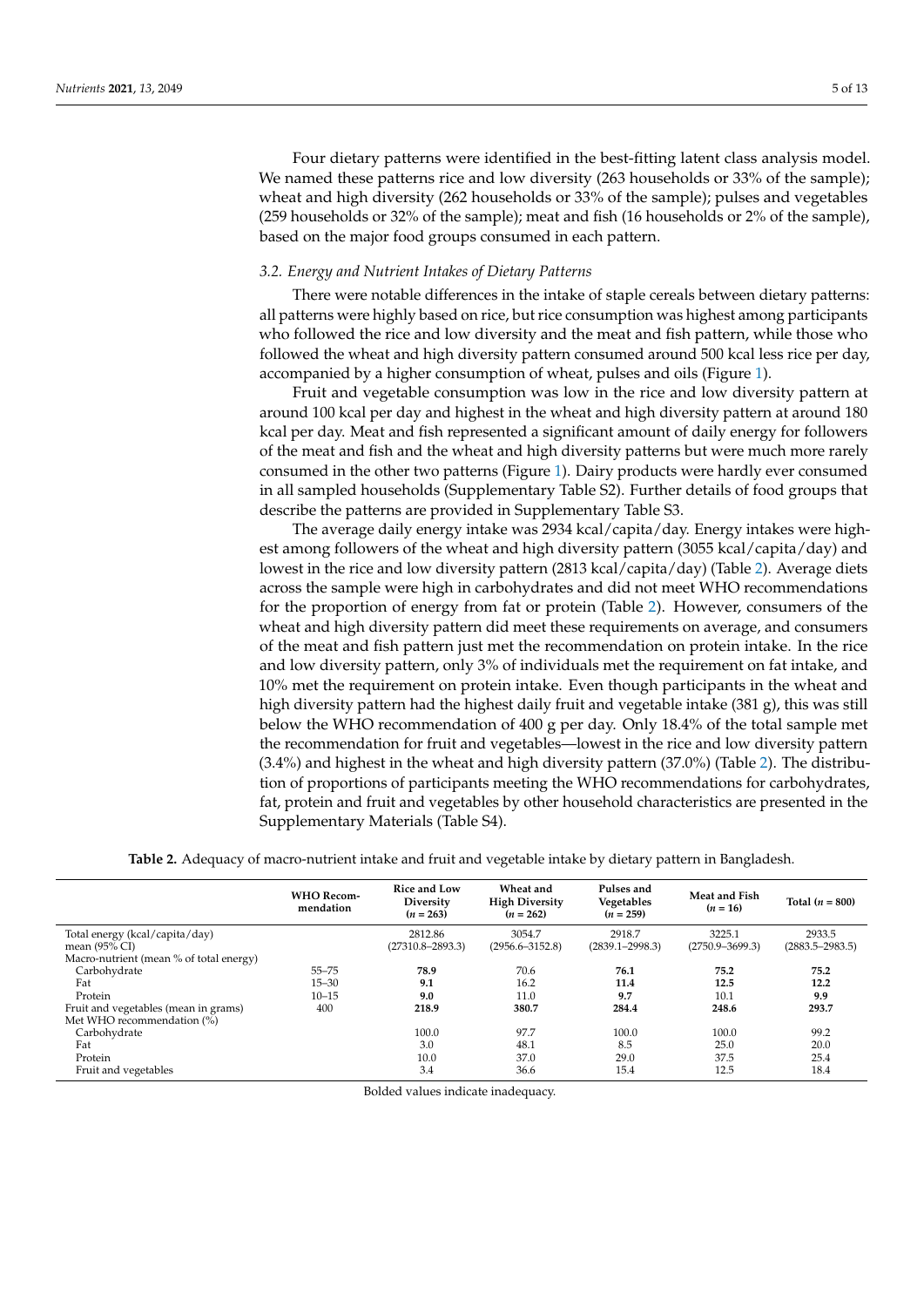<span id="page-5-0"></span>

*Nutrients* **2021**, *13*, x FOR PEER REVIEW 6 of 16

**Figure 1.** Mean energy from consumption of food groups by dietary pattern. **Figure 1.** Mean energy from consumption of food groups by dietary pattern.

## *3.3. Predictors of Dietary Patterns in Bangladesh*

lower levels of education, while the meat and fish and wheat and high diversity patterns Wealth and education levels both varied according to the dietary patterns: the rice and low diversity pattern tended to be consumed by poorer households and those with were consumed by households with higher levels of education and wealth (Table [1](#page-3-0) and Supplementary Table S5). The pulses and vegetables pattern tended to be consumed by households of intermediate status. There was also some evidence of differences in dietary patterns according to region. In particular, the rice and low diversity pattern was more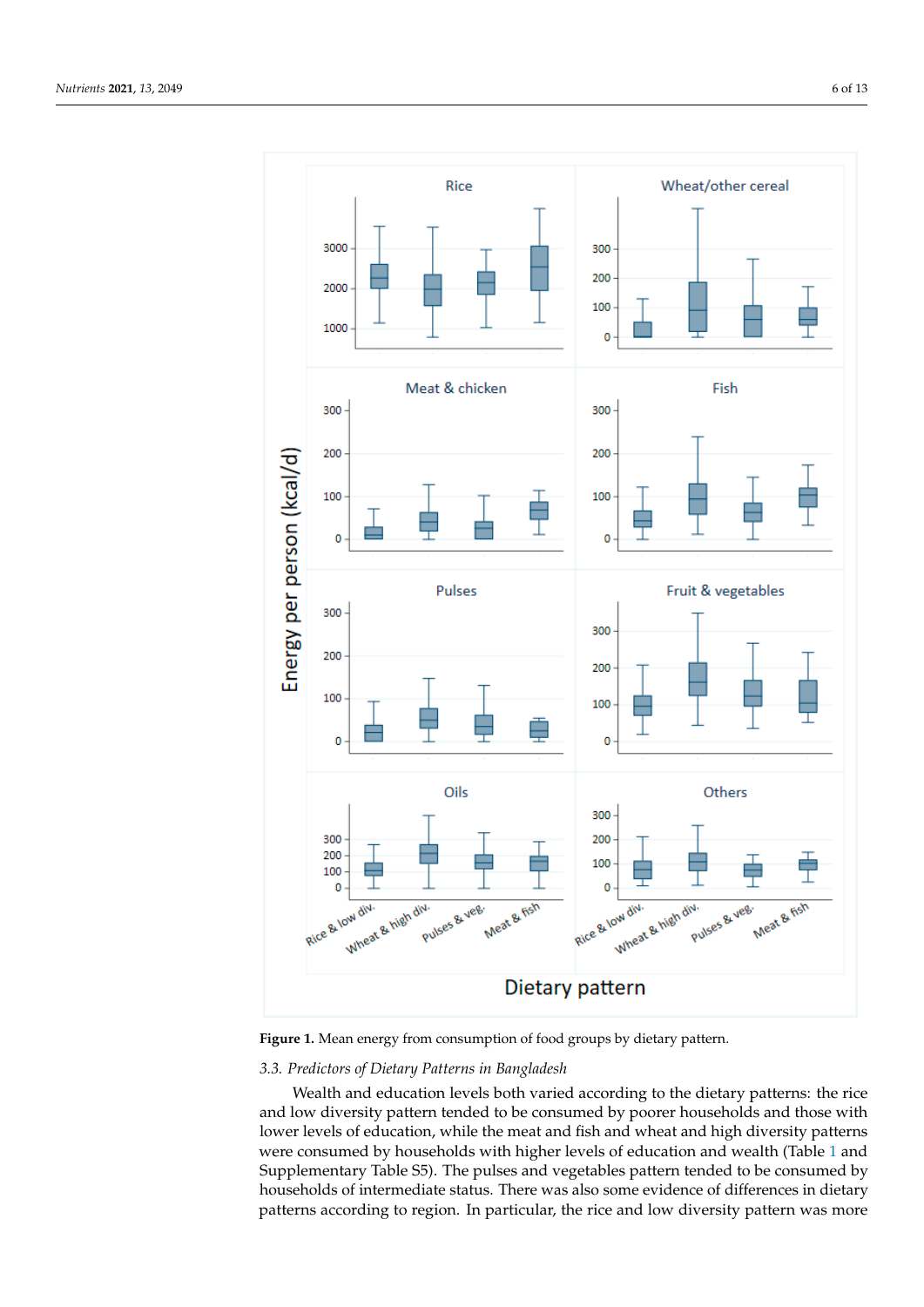likely to be consumed in the north and less in the central and southern regions, as was the meat and fish pattern, although the sample size for this diet was low. The wheat and high diversity pattern was less likely to be consumed in the north and more common in the southern and central regions. Few other differences between household characteristics and dietary patterns were observed (Table [1\)](#page-3-0).

In a mixed effects regression model adjusting for other potential predictor variables including household wealth, age of household head, religion, education, household size, farm production diversity and region of residence (Table [3\)](#page-6-0), the most important predictors of consumption of the rice and low diversity pattern were lower household wealth (OR 0.41 (95% CI: 0.27–0.61) of following this pattern for the wealthiest households compared to the least wealthy), lower educational attainment (OR 0.37 (95% CI: 0.18–0.77) for heads of households with at least secondary education compared to none), larger household size (OR 4.15 (95% CI: 2.28–7.58 for largest households compared to smallest) and residence in the northern region (OR 2.43 (95% CI: 1.46–4.03) compared to those in the south) (Table [3\)](#page-6-0).

| Table 3. Predictors of dietary pattern in Bangladesh (mixed effects logistic regression). |  |  |
|-------------------------------------------------------------------------------------------|--|--|
|-------------------------------------------------------------------------------------------|--|--|

<span id="page-6-0"></span>

| Predictor                                                                 | <b>Rice and Low Diversity</b><br>$(n = 263)$                                      |            | <b>Wheat and High Diversity</b><br>$(n = 262)$                       |            | <b>Pulses and Vegetables</b><br>$(n = 259)$                                       |            | Meat and Fish<br>$(n = 16)$                                              |         |
|---------------------------------------------------------------------------|-----------------------------------------------------------------------------------|------------|----------------------------------------------------------------------|------------|-----------------------------------------------------------------------------------|------------|--------------------------------------------------------------------------|---------|
|                                                                           | AOR + (95% CI)                                                                    | $p$ -Value | AOR + (95% CI)                                                       | $p$ -Value | AOR + (95% CI)                                                                    | $p$ -Value | UOR $\frac{q}{1}$ (95% CI)                                               | p-Value |
| Household wealth<br>Poor<br>Medium<br>Rich                                | $0.46(0.29 - 0.73)$<br>$0.41(0.27-0.61)$                                          | < 0.001    | $1.94(1.23 - 3.06)$<br>$2.66(1.77-4.02)$                             | < 0.001    | $1.21(0.58 - 2.53)$<br>$0.91(0.54 - 1.51)$                                        | 0.49       | $1.00(0.18 - 5.52)$<br>$2.55(0.79 - 8.21)$                               | 0.19    |
| Age group (years)<br>$<$ 35<br>$36 - 45$<br>$46 - 55$<br>>55              | $\mathbf{1}$<br>$1.75(1.11 - 2.74)$<br>$1.00(0.61 - 1.64)$<br>$1.17(0.71 - 1.92)$ | 0.04       | 1<br>$0.63(0.41 - 0.97)$<br>$0.66(0.42 - 1.04)$<br>$0.60(0.37-0.98)$ | 0.10       | $\mathbf{1}$<br>$0.87(0.47 - 1.63)$<br>$1.36(0.51 - 3.66)$<br>$1.42(0.47 - 4.31)$ | 0.16       | -1<br>$1.32(0.29 - 6.00)$<br>$2.51(0.62 - 10.20)$<br>$1.31(0.26 - 6.57)$ | 0.57    |
| Religion<br>Muslim<br>Other                                               | $0.49(0.27-0.91)$                                                                 | 0.02       | 1<br>$1.35(0.81 - 2.25)$                                             | 0.25       | 1<br>$1.06(0.58-1.93)$                                                            | 0.84       | $3.79(1.28 - 11.17)$                                                     | 0.03    |
| <b>Educational</b> status<br>None<br>Primary school<br>Secondary/Tertiary | 1<br>$0.71(0.50 - 1.01)$<br>$0.37(0.18 - 0.77)$                                   | 0.002      | $1.10(0.77 - 1.57)$<br>$1.23(0.71 - 2.15)$                           | 0.74       | 1<br>$1.21(0.63 - 2.31)$<br>$1.31(0.48 - 3.63)$                                   | 0.74       | $1.99(0.58 - 6.80)$<br>$1.28(1.65-23.95)$                                | 0.01    |
| Household size<br>$1 - 4$<br>$5 - 7$<br>>7                                | $2.30(1.59 - 3.32)$<br>$4.15(2.28 - 7.58)$                                        | < 0.001    | $0.43(0.30 - 0.62)$<br>$0.28(0.15-0.54)$                             | < 0.001    | 1<br>$1.06(0.70-1.62)$<br>$0.87(0.41 - 1.83)$                                     | 0.80       | $1.24(0.45 - 3.46)$<br>$0.66(0.08 - 5.47)$                               | 0.93    |
| Farm production<br>$\leq 5$<br>$6 - 10$<br>>10                            | $\mathbf{1}$<br>$0.81(0.56 - 1.18)$<br>$0.70(0.42 - 1.17)$                        | 0.35       | 1<br>$1.22(0.83 - 1.80)$<br>$1.54(0.94 - 2.52)$                      | 0.22       | $\mathbf{1}$<br>$0.94(0.61 - 1.44)$<br>$0.91(0.50-1.64)$                          | 0.93       | $2.07(0.56 - 7.60)$<br>$1.56(0.31 - 7.81)$                               | 0.51    |
| Region of residence<br>Northern<br>Eastern<br>Central<br>Southern         | $2.43(1.46 - 4.03)$<br>$1.32(0.81 - 2.17)$<br>$1.20(0.68 - 2.12)$<br>1            | < 0.001    | $0.43(0.26 - 0.70)$<br>$0.79(0.50-1.25)$<br>$0.74(0.44 - 1.25)$<br>1 | 0.005      | $0.87(0.45 - 1.69)$<br>$1.02(0.61 - 1.70)$<br>$1.18(0.56 - 2.48)$<br>1            | 0.74       | $3.29(0.69 - 15.72)$<br>$1.07(0.19 - 5.89)$<br>$1.14(0.16 - 8.24)$       | 0.20    |

† Adjusted for all other variables in the model (mixed effects model). ¶ Unadjusted odds ratio from univariate logistic regression.

By contrast, higher household wealth (OR 2.66 (95% CI: 1.77–4.02) for the wealthiest households compared to the least wealthy), smaller household size (OR 0.28 (95% CI: 0.15–0.54) for the largest households compared to the smallest) and residence in the southern region (OR 0.43 (95% CI: 0.26–0.70) for households in the north compared to the south) were the strongest predictors of the wheat and high diversity pattern.

There was no significant association between any household characteristics and households following the pulses and vegetables dietary pattern, which appeared to be broadly spread across all categories of households.

For predictors of the meat and fish dietary pattern, due to data sparsity problems in multivariable models, we present only univariate logistic regression tests of associations between explanatory variables and this dietary pattern. Non-Muslim-headed households were more likely to have this pattern of eating compared with Muslim-headed households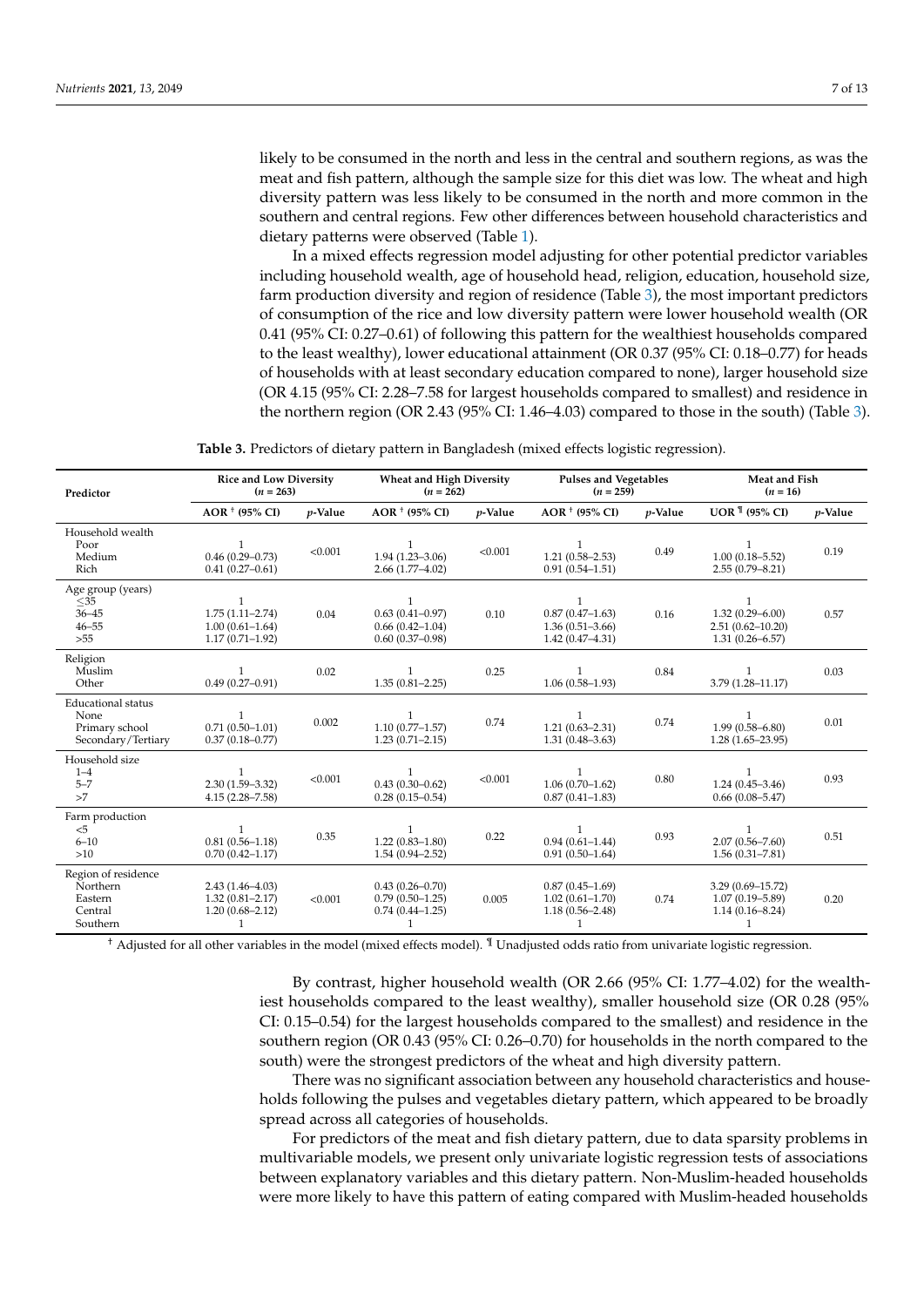(OR 3.79 (95% CI 1.28–11.17)), and having at least secondary education showed some evidence of an association (OR 1.28 (95% CI: 1.65–23.95)). However, results for this pattern should be interpreted with caution due to the small sample size.

In general, age of household head tended to be only weakly associated with dietary pattern, and we found no significant associations between levels of farm production diversity and dietary pattern.

## *3.4. Vulnerability of Dietary Patterns to Potential Shocks*

The test of vulnerability of the diets to possible price fluctuations and crop failure showed that diets in the sample tended to be highly vulnerable with an overall 75% of total household calories contributed by a single staple crop (rice). The rice and low diversity pattern was the most vulnerable with 84.2% of total calories contributed by a single staple crop; the wheat and high diversity pattern was the least vulnerable, with a little above half of total calories (63%) derived from a single staple. The pulses and vegetables and meat and fish patterns were the second and third most vulnerable diets, respectively (Table [4\)](#page-7-0).

| Pattern                  | V1    | V٥    | V3    | <b>Vulnerability Rank</b> |
|--------------------------|-------|-------|-------|---------------------------|
| Rice and low diversity   | 84.16 | 85.19 | 85.20 | 1*                        |
| Wheat and high diversity | 63.00 | 69.45 | 69.54 |                           |
| Pulses and vegetables    | 76.40 | 79.04 | 79.06 |                           |
| Meat and fish            | 75.50 | 78.81 | 78.81 |                           |
| Overall                  | 74.55 | 77.92 | 77.95 |                           |

<span id="page-7-0"></span>**Table 4.** Vulnerability scores of household dietary patterns.

 $V_i$  = proportion of total calories consumed from staple food accounted for by *i* most important staple crops. \* Most vulnerable diet.

#### **4. Discussion**

#### *4.1. Summary of Main Results*

Our analysis of dietary patterns among households in Bangladesh identified four distinct dietary patterns: we characterized these as being based on rice and low diversity, wheat and high diversity, pulses and vegetables and meat and fish. The most important factors predicting dietary pattern of households were wealth and education, with family size, age and religion also showing some associations. Farm production diversity was not associated with dietary pattern after adjustment for other factors. All patterns attained by far the majority of their energy supply from carbohydrates and tended to have inadequate consumption of the other macronutrients and fruit and vegetables. Households following the rice and low diversity pattern had the lowest proportion of members with adequate fat, protein and fruit and vegetable intake. Those following other patterns had a higher proportion of members with adequate intakes. The rice and low diversity and meat and fish patterns were the most vulnerable diets to external shocks, while the wheat and high diversity and pulses and vegetables patterns were less vulnerable to potential shocks and potentially more nutritionally adequate, as indicated by higher intakes of fruit and vegetables.

## *4.2. Comparison with Previous Studies*

Previous studies reporting dietary patterns in Bangladesh have found varying numbers of patterns. Two studies found three patterns using principal component analysis [\[24](#page-12-5)[,25\]](#page-12-6). Seven patterns were identified by Waid et al. using principal component analysis [\[26\]](#page-12-7). The basic components of identified patterns are, however, similar and include intake of foods such as rice, vegetables, pulses, meats and oils, which are similar to the foods that make up the patterns identified in the present analysis. For instance, the three patterns described by Chen et al. [\[24\]](#page-12-5) were a "balanced pattern" characterized by rice, fish, meat, fruits and vegetable consumption; an "animal protein diet" and a "gourd and root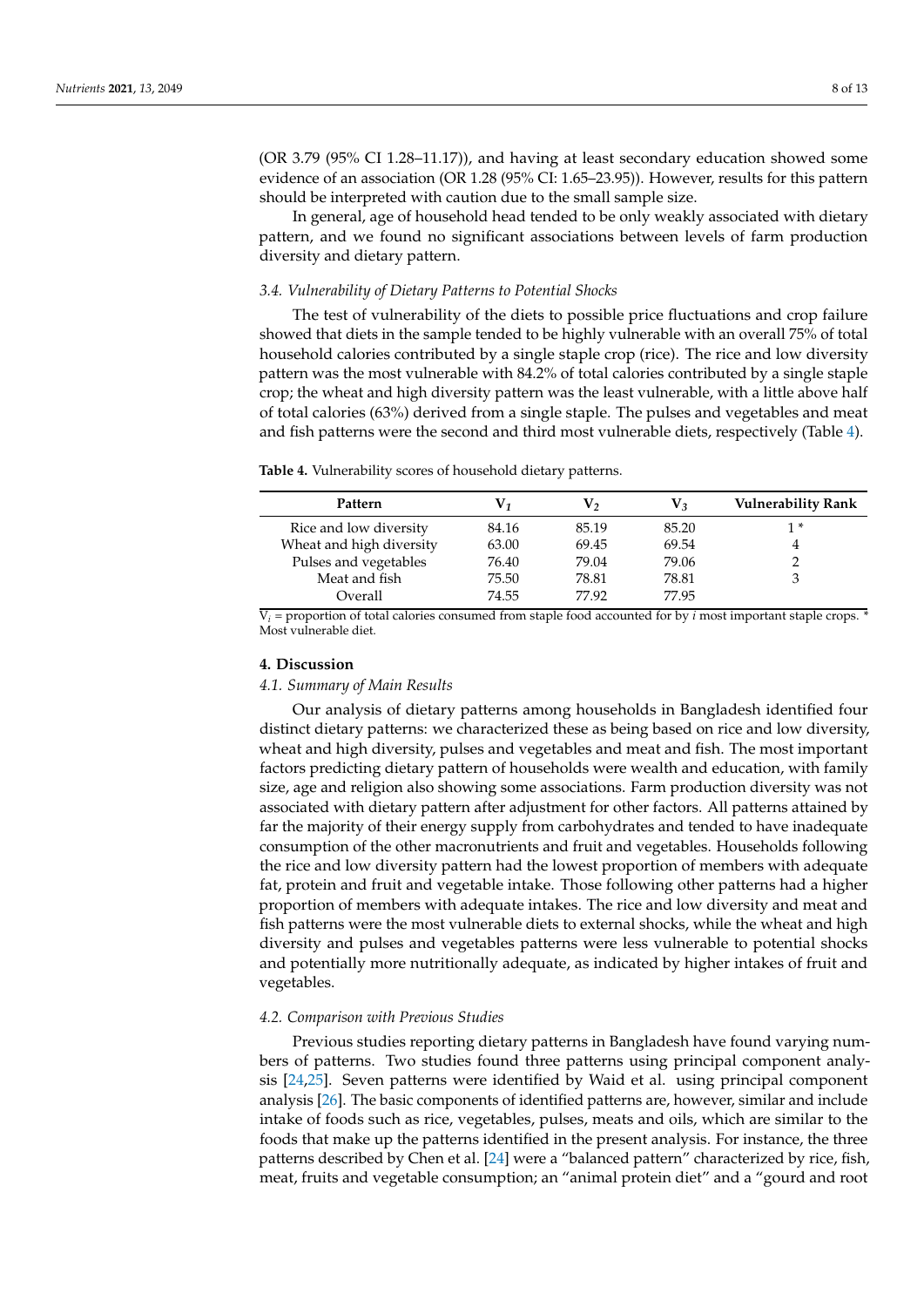vegetable diet". These patterns could be traced to the wheat and high diversity, meat and fish and the pulses and vegetables patterns identified in the present study.

The high wealth and education associated with the wheat and high diversity and the meat and fish patterns make them characteristic of diets that might represent a nutrition transition. Even though these patterns were generally associated with high energy from fats and proteins, the wheat and high diversity pattern may be a healthier pattern than the meat and fish pattern because it had higher intakes of fruit and vegetables. Previous studies have found evidence of a positive association between production diversity and dietary diversity [\[22,](#page-12-3)[27\]](#page-12-8). This was not the case in the present study, although for the two patterns more associated with higher social status, there was some evidence of a positive trend with increased production diversity. However, in this study, at least it appears clear that wealth and education levels were much more clearly associated with dietary diversity than diversity of production. There is evidence that as wealth increases, consumption of less expensive staples such as rice decreases with a shift towards intake of prestigious cereals such as polished rice or processed wheat, meat, oils, sugar and high diet diversity [\[28,](#page-12-9)[29\]](#page-12-10). The characteristic high education and wealth of these two patterns is indicative of this idea. These findings are consistent with a recent global analysis, which showed that household wealth and higher female education are strongly related to nutrition and health outcomes [\[30\]](#page-12-11).

Low membership of the meat and fish pattern may suggest that it is an emerging dietary pattern in the country. It has characteristics typical of a nutrition transition diet: high meat, oils, rice and sugar [\[31\]](#page-12-12). In addition, low membership could be because the sample was drawn from predominantly rural farming areas of Bangladesh, and most of this pattern's components are less likely to be available to or affordable by many rural households.

The high proportion of total energy from carbohydrates in all patterns is consistent with the results of previous national data, where 70% of total energy of Bangladeshi diets was from cereals [\[32\]](#page-12-13). Even though increased energy intake from carbohydrates has been linked with good health and delayed onset of chronic diseases [\[33\]](#page-12-14), having more than the recommendation could mean a substitution for other essential energy sources that are important to health. The low proportion of households with adequate intakes of fats, proteins and fruit and vegetables is indicative of nutrient substitution.

## *4.3. Strengths and Limitations*

This study has some important strengths. Data were collected on a wide range of household variables across population groups in Bangladesh, which allowed for a better understanding of diet and associated characteristics. Another strength is the availability of food quantities, which enabled energy calculations for use in LCA, improving the interpretations of results compared to using food frequencies to define dietary patterns [\[34\]](#page-12-15). An additional strength is the ability to estimate macro-nutrient adequacy of the diets, which many studies reporting dietary patterns are not able to do, either due to limitations in statistical methods or underlying data limitations. Our assessment of the relative vulnerability of the diets to external shocks is an added strength not usually assessed in similar studies.

The study also has some limitations that are worth noting. We cannot rule out data validity and reliability problems associated with use of recalled dietary intake data. However, the longer recall period could mean that the dietary data reflect the usual intake of households, hence dietary patterns resulting from them are more likely to reflect people's regular food intake. The United Nation's Food and Agriculture Organization food balance sheet data show an increasing trend of total energy per person per day in Bangladesh. However, these have remained ~2500 kcal/person/day between 2008 and 2013 [\[35\]](#page-12-16), which could indicate some level of over-reporting of energy intakes in this study where average intakes were ~3000 kcal per person per day. As the estimation of dietary patterns relies largely on comparing proportions of different foods consumed rather than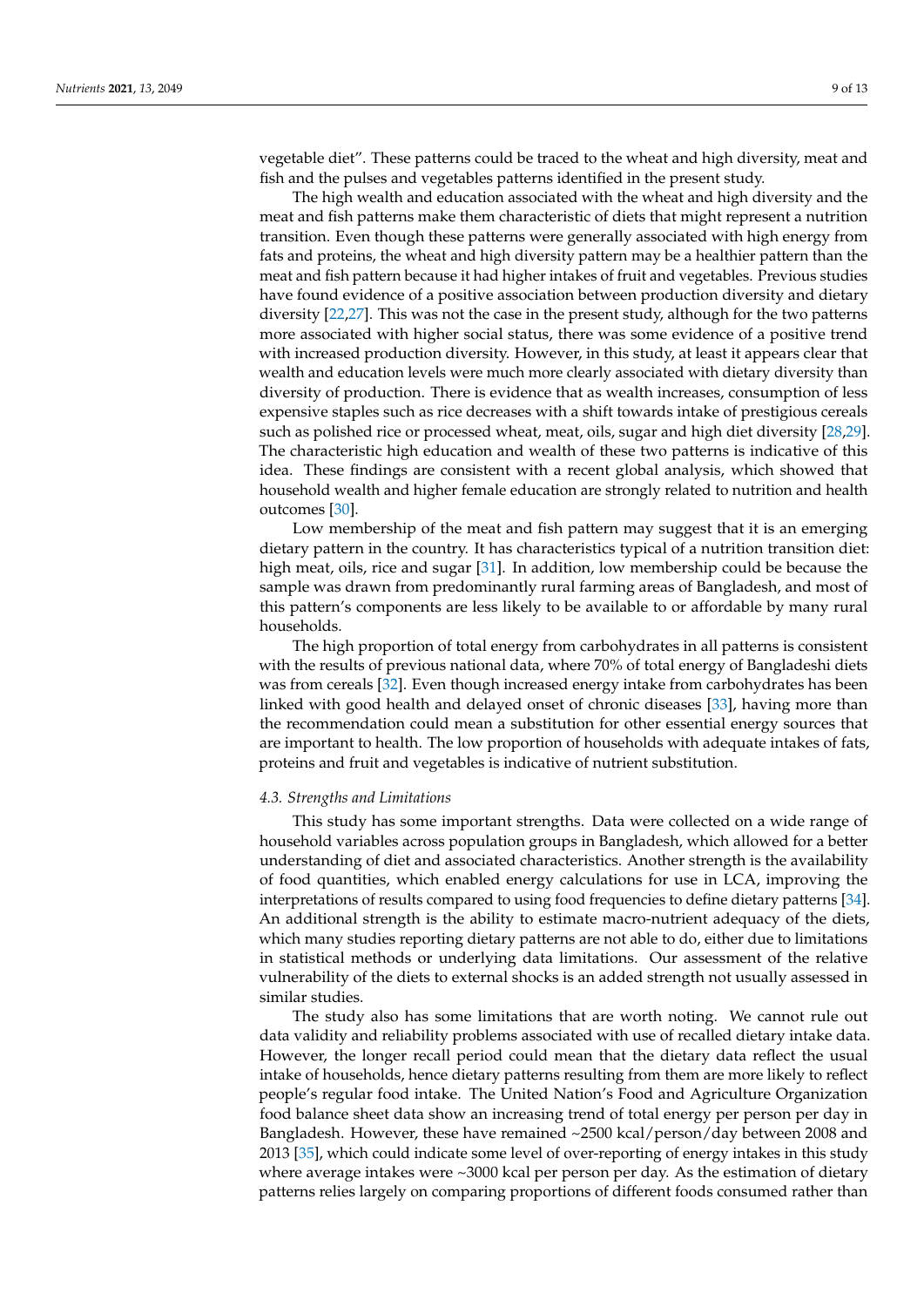absolute amounts, over-reporting is likely to have had a minimal effect on the findings of the study. Despite the likely high over-reporting of intakes, fats, proteins and fruit and vegetables consumption were still suboptimal, implying that actual intakes could even be lower than what we have reported. There is also a possibility that the results obtained from the survey were seasonally biased, since data collection took place only in the months of December to February. Other dietary patterns may, therefore, exist among this population in other seasons that were not captured in the present analysis.

In addition, the data used in defining dietary patterns did not include foods eaten out of home. It is possible the foods people eat out of home are different from what they will eat in the home. This may constitute an important part of the pattern that people eat and could affect the validity of our results. While this may be a limitation of the data, it can be difficult to obtain accurate estimates of out of home food intake at the household level, and attempts to do this may increase errors associated with recalled data. There are also not many reasons to suggest that out of home eating had much effect on our results, because households were from mostly rural areas and foods eaten away from home are less likely to be very different from what they will normally eat at home.

Further, individual-level energy and macro-nutrient intakes were derived from household level estimates using proxy nutrient requirements of individuals. Even though this approach is shown to closely approximate individual intakes in comparison with selfreported data [\[18\]](#page-11-17) and has also permitted the use of household food expenditure and food consumption data in making useful individual level inference, some limitations may persist. For instance, household food may not be equitably distributed among all members [\[36\]](#page-12-17), but the approach is unable to account for this potential intra-household food distribution problem. Therefore, our estimates of energy intake and macro-nutrient adequacies need to be interpreted with caution. To avoid over-interpretation of results, we did not estimate micro-nutrient adequacy of the diets; rather, we assessed the adequacy of fruit and vegetable intake, a good proxy for micro-nutrient intake. However, because of the limited nutritional variables used in the analysis, we were unable to adequately measure over-consumption of particular nutrients such as sugar or salt, which may have shed further light on the double burden of malnutrition in Bangladesh.

When defining the vulnerability of dietary patterns to shocks, we used the proportion of energy that came from single staples as the defining factor. This measure is, therefore, based heavily on diversity of the diet and does not take into account potential vulnerability of individual crops to particular shocks. Some dietary patterns may, therefore, be more vulnerable in particular ways that are not documented in this analysis.

Another limitation is the size and representativeness of the dataset. The data are representative across regions, but there was likely under representation of urban and some socio-economic groups because households were sampled from largely rural farming areas. The sample size proved adequate for the analysis of three of the four dietary patterns identified, but there were too few households assigned to the meat and fish pattern to produce a robust analysis. Finally, the data were collected between 2010 and 2011, so diets may have changed quite substantially since this time.

## *4.4. Implications Including Policy Recommendations*

Our findings suggest that energy deprivation is not a major problem among rural farming households in Bangladesh. Public health nutrition efforts should focus on improving other diet quality indicators: fruit and vegetable intake, fats and protein adequacy.

We also find that household wealth and education were more strongly related to diets than farm production diversity. Those who are doing the farm production might prefer selling their products over consumption, as they perceive it as an income generating source. Public health nutrition interventions aiming to improve diets should target the consumption of one's own produce among less wealthy and less educated households.

Further, the dietary patterns showed characteristics of an emerging nutrition transition. The patterns represent a mixture of both healthy and potentially less healthy diets. They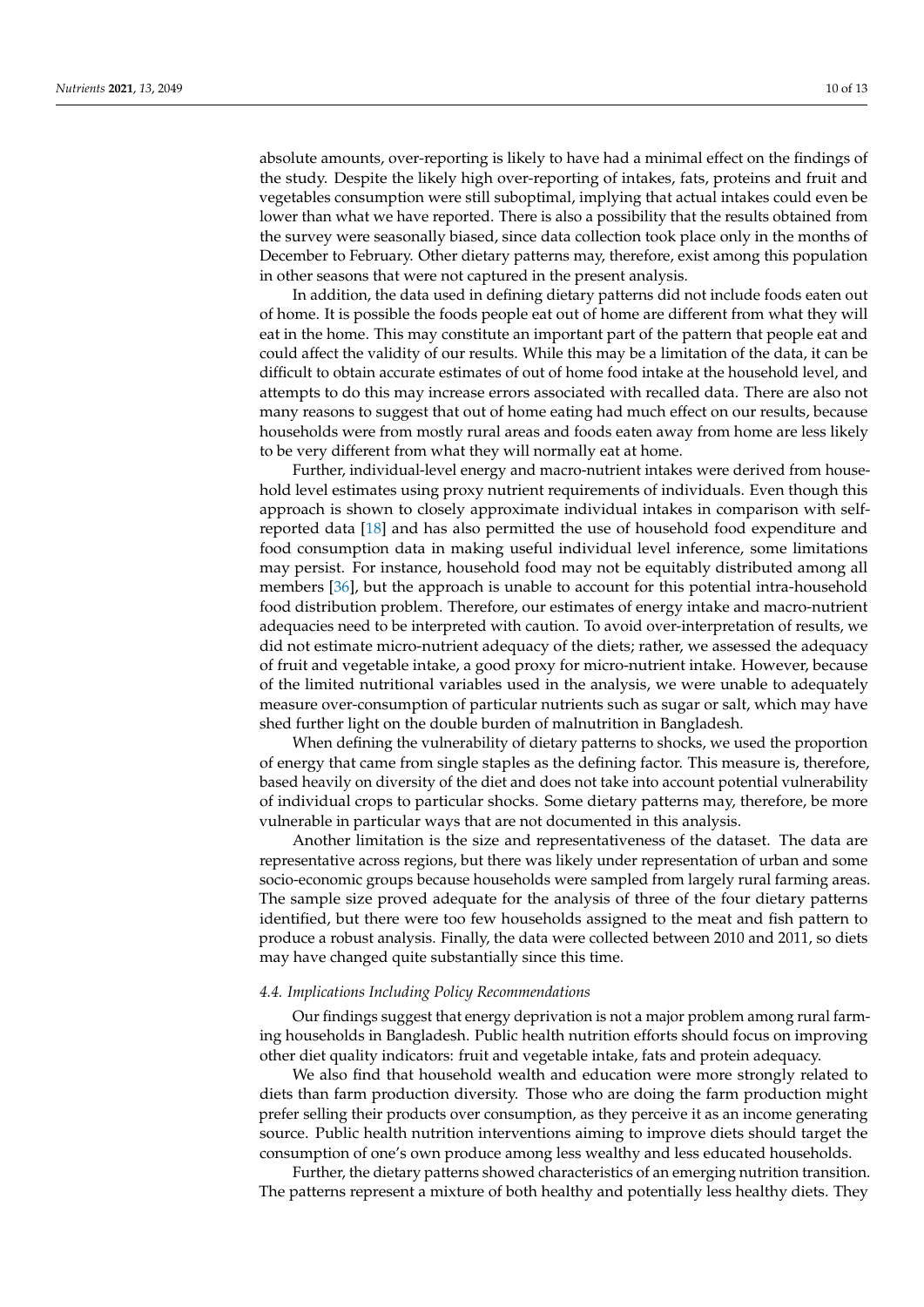appear to indicate a transition from a more staple-based diet composed of less diversity through a mixture of staples and high diversity towards diets high in meats, fats and refined foods (potentially represented by the emerging meat and fish pattern, although this diet was only consumed by small numbers of households at the time of data collection). These results are suggestive of an emerging transition of Bangladeshi diets towards potentially less healthy patterns as people get wealthier [\[37\]](#page-12-18), although in our analyses, we found no evidence that fat intake was above the recommended levels in any of the dietary patterns.

Finally, our data show evidence of a double vulnerability of diets [\[38\]](#page-12-19), whereby the dietary patterns most associated with nutritional inadequacy (rice and low diversity and pulses and vegetables) were also those most vulnerable to shocks including those that may occur as a result of food price fluctuations and future climate change. As Bangladesh is already highly vulnerable to climate change, crop failure and food price instability, especially in rice, it will have a greater impact on diets. In the spectrum of the transitioning diets, the pulses and vegetables diet could be an achievable short-term goal towards a lower vulnerability and increased nutritional adequacy for households currently consuming the rice and low diversity diet, due to its greater diversity and likely higher micronutrient content. While diet diversification of major staples will make diets less vulnerable to shocks from crop failure and price instability, switching to other staples such as wheat or maize could come with additional costs in the short term, which can hinder their uptake and sustainability. In spite of this possible initial setback, our analysis shows that some households such as those following the wheat and high diversity pattern are already deriving a substantial amount of dietary energy from alternative sources such as wheat, which can be considered for a national scale-up. While existing Government of Bangladesh price stabilization plans for rice remain a major guard against diet vulnerabilities, potential future declines in rice yields due to climate change and resulting increases in price may become unbearable in the long term. Therefore, it is important to promote and subsidize alternative staples such as wheat and maize to ensure that major shocks affecting rice will have minimal impacts on overall diets in Bangladesh.

## **5. Conclusions**

Our findings show clear evidence of vulnerability to shocks among all diets in the sampled rural Bangladeshi households, due to their reliance on single staple foods. The identified dietary patterns consist of a mixture of healthy and potentially less healthy patterns, with some patterns showing evidence of greater dietary diversity but only among wealthier population groups. The diets also showed "double vulnerability" where the nutrient-inadequate patterns were also those most vulnerable to potential shocks. National food policies should aim to increase the availability of other staples and fruits and vegetables to reduce over reliance on single staples such as rice to minimize dietary vulnerability and improve nutrient adequacy of diets.

**Supplementary Materials:** The following are available online at [https://www.mdpi.com/article/](https://www.mdpi.com/article/10.3390/nu13062049/s1) [10.3390/nu13062049/s1,](https://www.mdpi.com/article/10.3390/nu13062049/s1) Table S1: 32 food groups from 127 foods data, S1: Latent class analysis modelling, Table S2: Latent class model fit statistics, S2: Statistical modelling strategy, Table S3: 32 food groups and mean individual daily consumption (in kcal) by identified dietary patterns, Table S4: Distribution of proportions meeting WHO recommendations by selected sample characteristics, Table S5: Univariable predictors of dietary patterns in Bangladesh.

**Author Contributions:** Conceptualization, Z.A. and R.G.; methodology, Z.A., R.G., P.F.D.S., K.I.S., T.S.T., T.A. and A.M.P.; software, Z.A. and R.G.; validation, K.I.S., T.S.T., T.A. and A.M.P.; formal analysis, Z.A. and R.G.; investigation, Z.A., R.G., P.F.D.S., K.I.S., T.S.T., T.A. and A.M.P.; resources, Z.A., R.G. and P.F.D.S.; data curation, Z.A. and R.G.; writing—original draft preparation, Z.A., R.G. and P.F.D.S.; writing—review and editing, R.G., P.F.D.S., K.I.S., T.S.T., T.A. and A.M.P.; visualization, Z.A.; supervision, R.G. and P.F.D.S.; project administration, Z.A.; funding acquisition, Z.A., R.G. and P.F.D.S. All authors have read and agreed to the published version of the manuscript.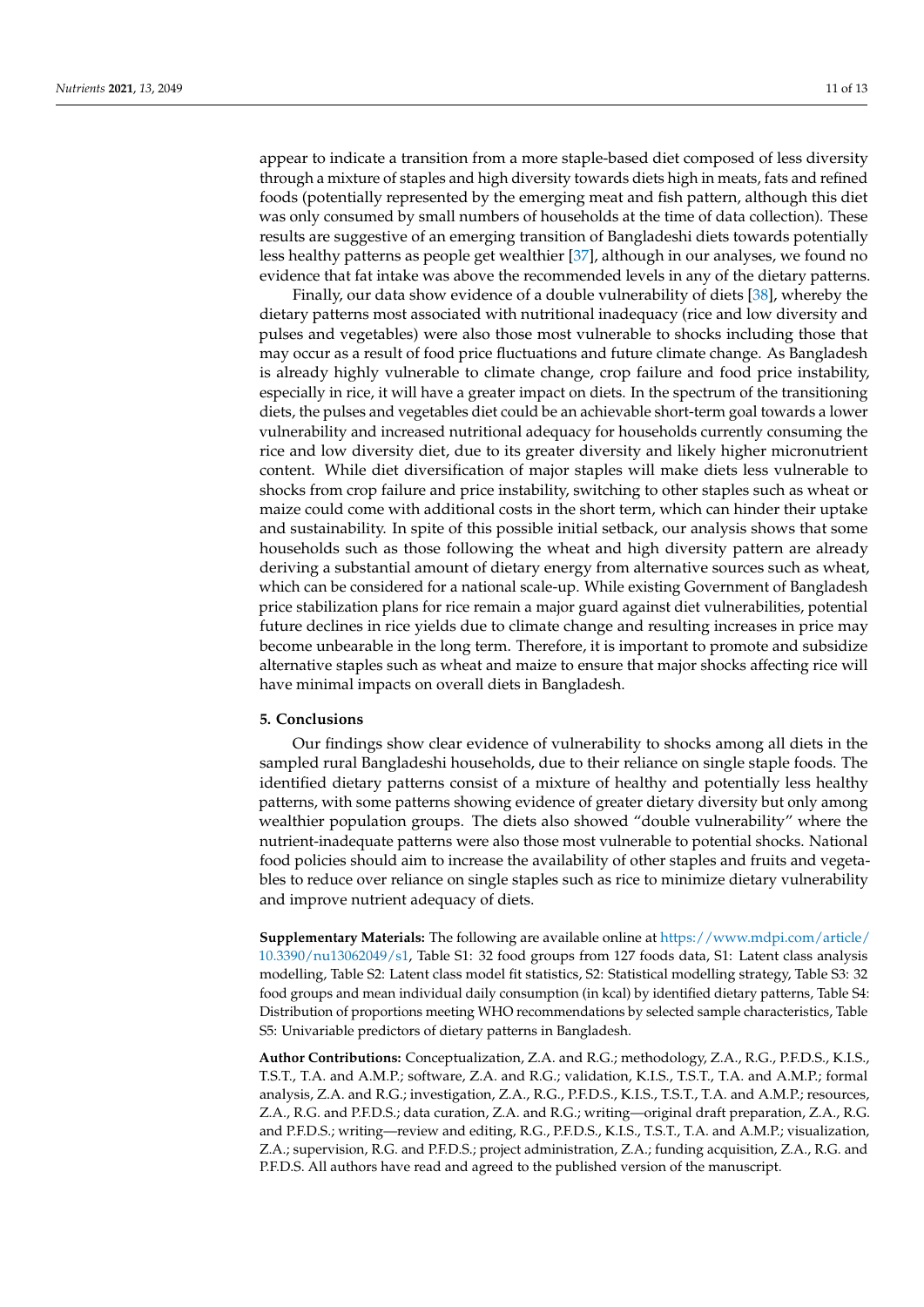**Funding:** This research was funded by Wellcome Trust under the FACE-Africa project (grant number 216021/Z/19/Z) as part of the Wellcome Climate Change and Health Award Scheme.

**Institutional Review Board Statement:** The study was conducted according to the guidelines of the Declaration of Helsinki, and approved by the Institutional Review Board (or Ethics Committee) of the London School of Hygiene and Tropical Medicine (Ref. 17414, approved: 2019).

**Informed Consent Statement:** Written informed consent has been obtained from the patient(s) to publish this paper.

**Data Availability Statement:** The data used in this analysis have been made completely anonymized and available for free download by the International Food Policy Research Institute (IFPRI) through the following web address: [https://doi.org/10.7910/DVN/27704,](https://doi.org/10.7910/DVN/27704) accessed on 10 June 2019. IFPRI obtained informed consent from all subjects involved in the study.

**Acknowledgments:** Z.A. acknowledges financial support from the John Stephenson Scholarship from LSHTM, which supported the initial writing of the paper.

**Conflicts of Interest:** The authors declare no conflict of interest.

## **References**

- <span id="page-11-0"></span>1. World Bank. *Population Growth-Bangladesh 2019*; World Bank: Washington, DC, USA, 2020.
- <span id="page-11-1"></span>2. Osmani, S.R.; Ahmed, A.; Ahmed, T.; Hossain, N.; Huq, S.; Shahan, A. *Strategic Review of Food Security and Nutrition in Bangladesh Executive Summary*; WFP: Rome, Italy, 2016.
- <span id="page-11-2"></span>3. Das, S.; Shah, M.F.; Islam, M.S.; Biswas, T.; Mahfuz, M.; Ahmed, T. Prevalence and Sociodemographic Determinants of Household-Level Double Burden of Malnutrition in Bangladesh. *Public Health Nutr.* **2019**, *22*, 1425–1432. [\[CrossRef\]](http://doi.org/10.1017/S1368980018003580)
- <span id="page-11-3"></span>4. Biswas, T.; Islam, A.; Islam, M.S.; Pervin, S.; Rawal, L.B. Overweight and Obesity among Children and Adolescents in Bangladesh: A Systematic Review and Meta-Analysis. *Public Health* **2017**, *142*, 94–101. [\[CrossRef\]](http://doi.org/10.1016/j.puhe.2016.10.010)
- <span id="page-11-4"></span>5. National Institute of Population Research and Training; The DHS Program; ICF. *Demographic and Health Survey 2017–2018 Key Indicators*; NIPORT; ICF: Rockville, MD, USA, 2019.
- <span id="page-11-5"></span>6. Development Initiatives. *2018 Global Nutrition Report: Shining a Light to Spur Action on Nutrition*; Development Initiatives Poverty Research Ltd.: Bristol, UK, 2018.
- <span id="page-11-6"></span>7. Popkin, B.M.; Adair, L.S.; Ng, S.W. Global Nutrition Transition and the Pandemic of Obesity in Developing Countries. *Nutr. Rev.* **2012**, *70*, 3–21. [\[CrossRef\]](http://doi.org/10.1111/j.1753-4887.2011.00456.x)
- <span id="page-11-7"></span>8. FAO; IFAD; UNICEF; WFP; WHO. The State of Food Security and Nutrition in the World 2020. In *Transforming Food Systems for Affordable Healthy Diets*; FAO: Rome, Italy, 2020.
- <span id="page-11-8"></span>9. Chen, C.; Noble, I.; Hellmann, J.; Coffee, J.; Murillo, M.; Chawla, N. *University of Notre Dame Global Adaptation Index Country Index Technical Report*; ND-GAIN: South Bend, IN, USA, 2015.
- <span id="page-11-9"></span>10. Rahaman, M.A.; Rahman, M.M.; Hossain, M.S. Climate-Resilient Agricultural Practices in Different Agro-ecological Zones of Bangladesh. In *Handbook of Climate Change Resilience*; Leal Filho, W., Ed.; Springer International Publishing: Cham, Switzerland, 2018; pp. 1–27.
- <span id="page-11-10"></span>11. Hu, F.B. Dietary Pattern Analysis: A New Direction in Nutritional Epidemiology. *Curr. Opin. Lipidol.* **2002**, *13*, 3–9. [\[CrossRef\]](http://doi.org/10.1097/00041433-200202000-00002) [\[PubMed\]](http://www.ncbi.nlm.nih.gov/pubmed/11790957)
- <span id="page-11-11"></span>12. Jacques, P.F.; Tucker, K.L. Are Dietary Patterns Useful for Understanding the Role of Diet in Chronic Disease? *Am. J. Clin. Nutr.* **2001**, *73*, 1–2. [\[CrossRef\]](http://doi.org/10.1093/ajcn/73.1.1)
- <span id="page-11-12"></span>13. Cespedes, E.M.; Hu, F.B. *Dietary Patterns: From Nutritional Epidemiologic Analysis to National Guidelines*; Oxford University Press: Oxford, UK, 2015.
- <span id="page-11-13"></span>14. International Food Policy Research Institute. *Bangladesh Climate Change Adaptation Survey (BCCAS), Round I*; International Food Policy Research Institute, Data Analysis Technical Assistance, Center for Development Research, Eds.; Harvard Dataverse: Washington, DC, USA, 2014.
- <span id="page-11-14"></span>15. Shaheen, N.; Rahim, A.; Mohiduzzaman, M.; Banu, C.P.; Bari, M.; Tukun, A.B.; Mannan, M.; Bhattacharjee, L.; Stadlmayr, B. *Food Composition Table for Bangladesh*; Institute of Nutrition and Food Science, Centre for Advanced Research in Sciences: Dhaka, Bangladesh, 2013; Volume 187.
- <span id="page-11-15"></span>16. National Sample Survey Office. *Nutritional Intake in India, 2011–2012. NSS 68th Round*; Government of India: New Delhi, India, 2014.
- <span id="page-11-16"></span>17. Aleksandrowicz, L.; Green, R.; Joy, E.J.; Harris, F.; Hillier, J.; Vetter, S.H.; Smith, P.; Kulkarni, B.; Dangour, A.D.; Haines, A. Environmental Impacts of Dietary Shifts in India: A Modelling Study using Nationally-Representative Data. *Environ. Int.* **2019**, *126*, 207–215. [\[CrossRef\]](http://doi.org/10.1016/j.envint.2019.02.004) [\[PubMed\]](http://www.ncbi.nlm.nih.gov/pubmed/30802638)
- <span id="page-11-17"></span>18. Bermudez, O.I.; Lividini, K.; Smitz, M.-F.; Fiedler, J.L. Estimating Micronutrient Intakes from Household Consumption and Expenditures Surveys (HCES): An Example from Bangladesh. *Food Nutr. Bull.* **2012**, *33*, S208–S213. [\[CrossRef\]](http://doi.org/10.1177/15648265120333S209) [\[PubMed\]](http://www.ncbi.nlm.nih.gov/pubmed/23193772)